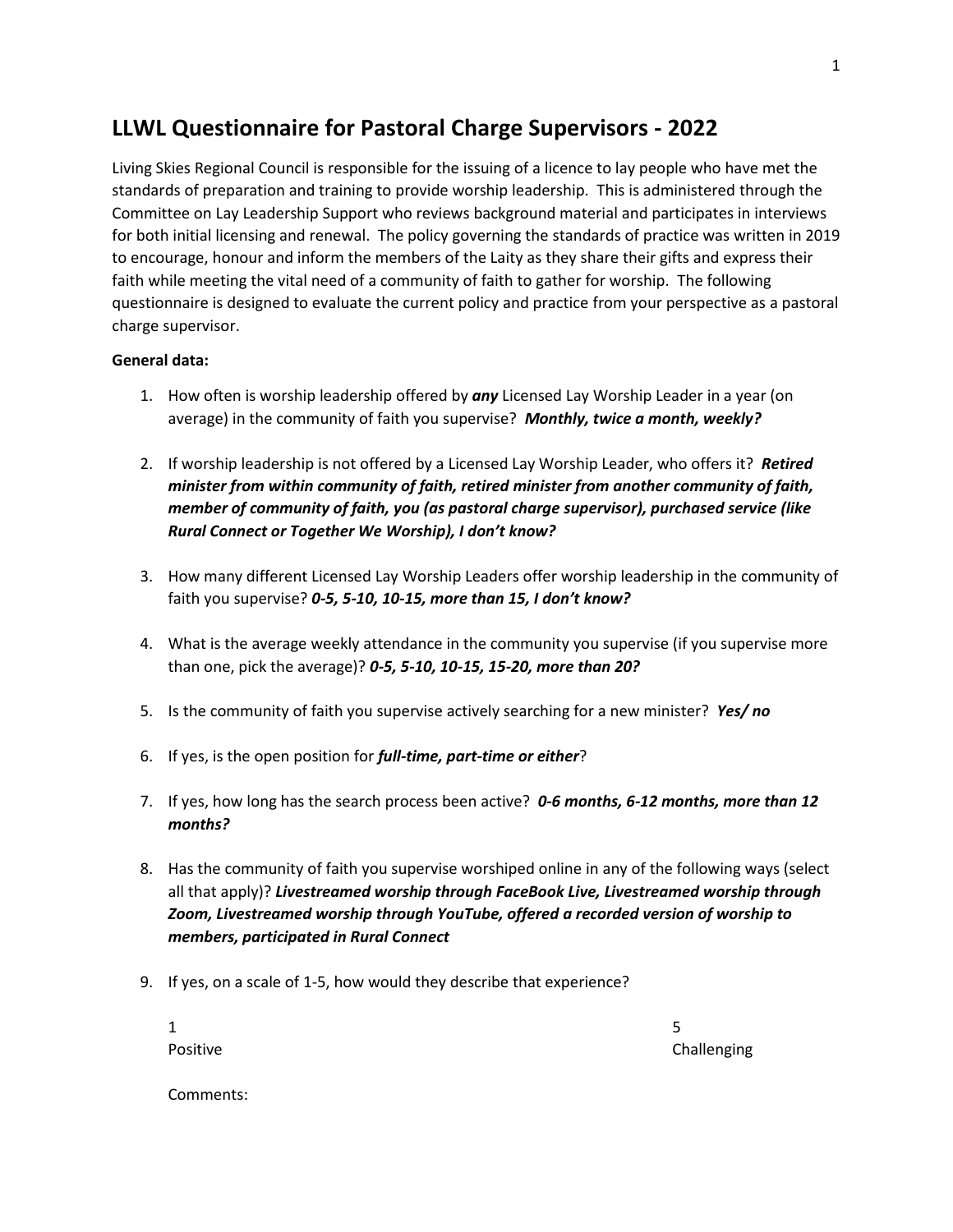10. Is the community of faith able to access on-line services as an option for worship supply (either by streaming into the sanctuary for people to watch together or encouraging people to watch at home)? *Yes/ no*

Comments:

- 11. Is there a Licensed Lay Worship Leader who is a member of the community of faith you supervise? *Yes/ no*
- 12. To the best of your knowledge, how many Licensed Lay Worship Leaders live within 100 kms of the community of faith you supervise? *0-5, 5-10, 10-15, more than 15?*To the best of your knowledge, how many active ministry personnel live within 100 kms of the community of faith you supervise? *0-5, 5-10, 10-15, more than 15?*

Any other comments related to the questions above?

The following questions refer directly to aspects of the current policy, found [here.](https://livingskiesrc.ca/wp-content/uploads/2021/09/LLWLpolicy-Sept21.pdf)

#### **Preparation and Licensing:**

- 1. Are you familiar with the process of preparation and licensing required for Licensed Lay Worship Leaders in Living Skies Regional Council? *Yes/no*
- 2. Based on your assessment, are there particular areas of training that would further support worship leadership offered by Licensed Lay Worship Leaders?

Any other comments related to the preparation and licensing process?

#### **Ongoing support and Guidance:**

- 1. Does the LLWL receive regular feedback regarding worship leadership? *Yes/ no* If not, how would you suggest this be accomplished?
- 2. Licensed Lay Worship Leaders are restricted to 15 services/ year in any community of faith to avoid the complications of being perceived "as the minister". On a scale of 1-5, does this restriction cause undue hardship for the community of faith you supervise?